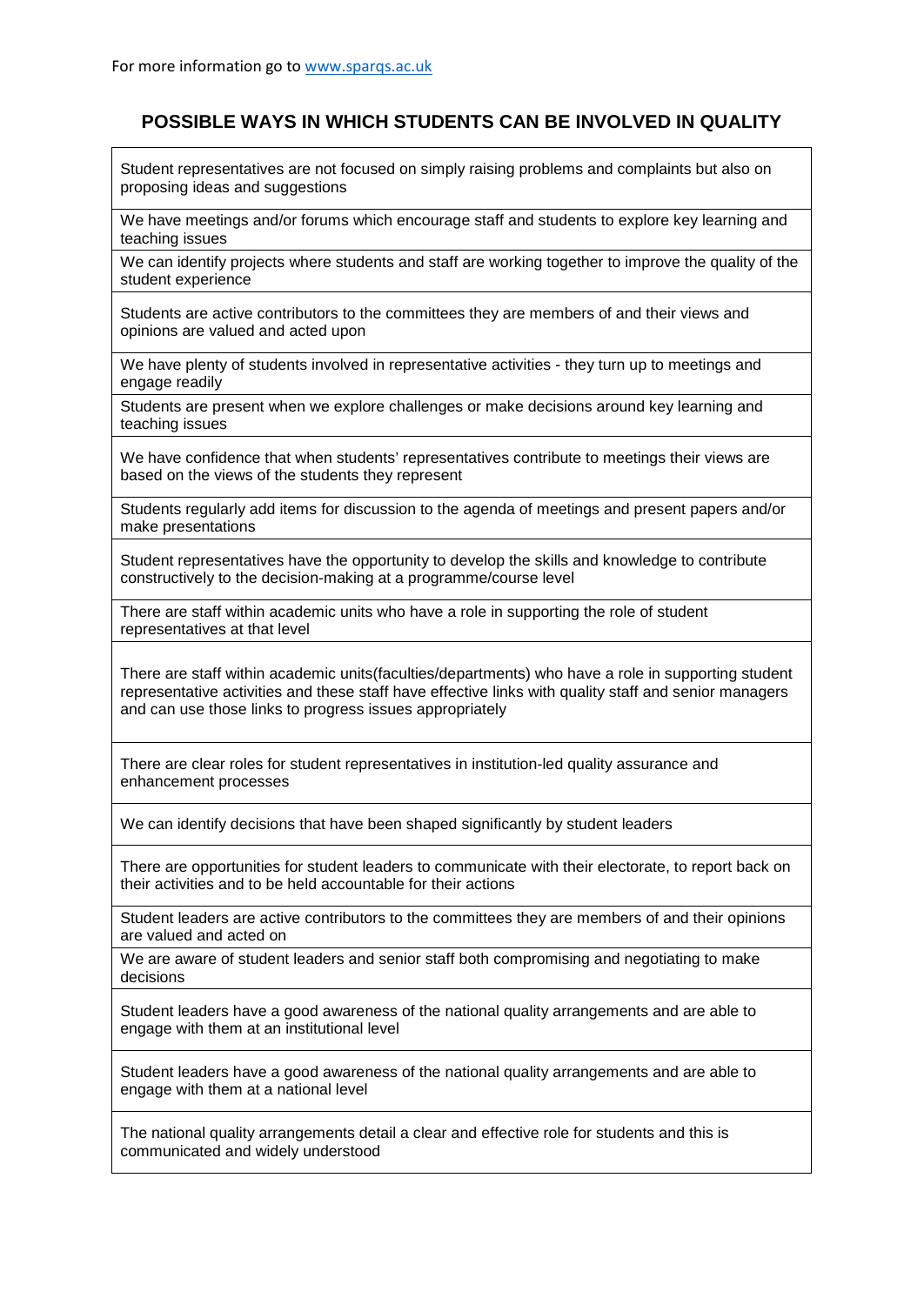Student representatives and staff at a programme/course level are aware of the key learning and teaching challenges arising from programme monitoring and internal quality mechanisms and are working together to address these

There are effective mechanisms in place to collect individual student feedback

Students are involved in the design and approval of programmes

When things are going wrong on a particular course or programme there are opportunities for students to raise this and for changes to be made in time to improve the experience for those students

Conversations with students on how a course is progressing and meeting learning objectives is a regular part of the interaction between students and teaching staff in the class room

Teaching staff are approachable and it is easy to contact them if there is a problem with delivery on a course

Students are involved in giving feedback on the performance of teaching staff

Students and staff have access to data relating to the student experience at a course/programme level

Students are members of all the key committees at a faculty/school and departmental level

Students fill in feedback questionnaires around their learning experience and believe these results are taken seriously

Actions taken as a result of questionnaires regarding the student learning experience are communicated to students

Students help design feedback questionnaires around the student learning experience and help promote them to the student body

There are opportunities for staff and student representatives to discuss survey results together

Students contribute to the ongoing review of programmes

Students are aware of actions planned or taken as a result of programme monitoring

Student representatives at course or programme level have a clearly defined role focused on learning and teaching and quality issues

Student leaders and senior staff have agreed a clear set of priorities that they will work on together to enhance the student experience

Student leaders are members of all the key committees relating to institutional quality assurance and enhancement and governance

Student leaders are present when decisions are taken about institutional strategy and priorities

Student leaders help shape institutional strategy and priorities

Student leaders and senior staff have conversations about key institutional challenges arising from internal evaluation and external influences, working together to shape programmes of action that will benefit students

Student leaders are elected in a democratic and transparent way that adheres to national guidelines and/or legal requirements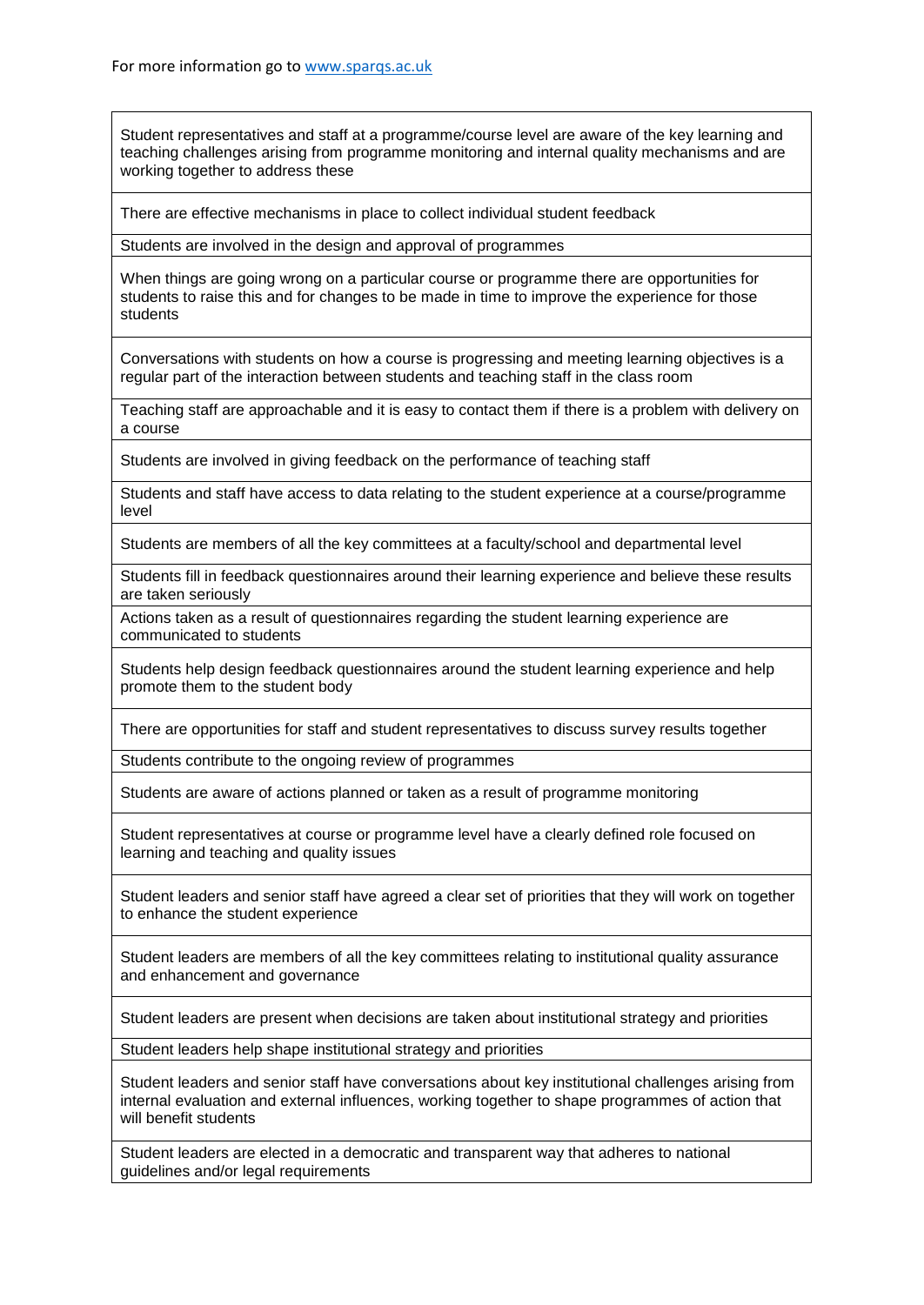There is a high turnout in student leaders elections

The constituencies for elections reflect the representative role  $-$  e.g. a student leader representing students at an institutional level is elected by all students on campus and a student leader representing students at faculty level is elected by all students in that faculty

The student representative structures support the delivery of a considered student opinion at all levels of the institution's decision-making processes

Student leaders are aware of the outcomes and recommendations of quality review processes and are able to use these to inform their priorities

Student leaders provide appropriate challenge and can be seen to disagree with institutional decisions when they feel it is necessary

There is a clear and defined role for student leaders from the institution when subject to external quality review, including contributing to any internal self-assessment

The student representative body has resources and support staff that help it achieve its goals

Student leaders understand the key issues affecting the student experience at all levels of the institution and those affecting specific groups of students

Student leaders have clear points of contact within the senior management team who support them achieving their objectives

Student representatives have the opportunity to develop the skills and knowledge to make contructive contributions that influence instituional decisions.

There are effective links between institutional student leaders and the national student representative organisation

Institutional student leaders are aware of national trends and challenges and draw on this knowledge in strategic conversations

Students are members of all the key committees at a national level

Students are members of our quality agency committees and are able to shape developments in national quality arrangements

Institutional student leaders are able to use local student opinion to shape learning and teaching policy decisions within the national student representative organisation

Students are full members of external quality review panels

Student members of external quality review panels are able to contribute effectively to reviews

National student leaders are able to review data and trends from external quality review processes and other key performance indicators

National student leaders are able to draw on a range of information and data concerning key learning and teaching challenges at a national level